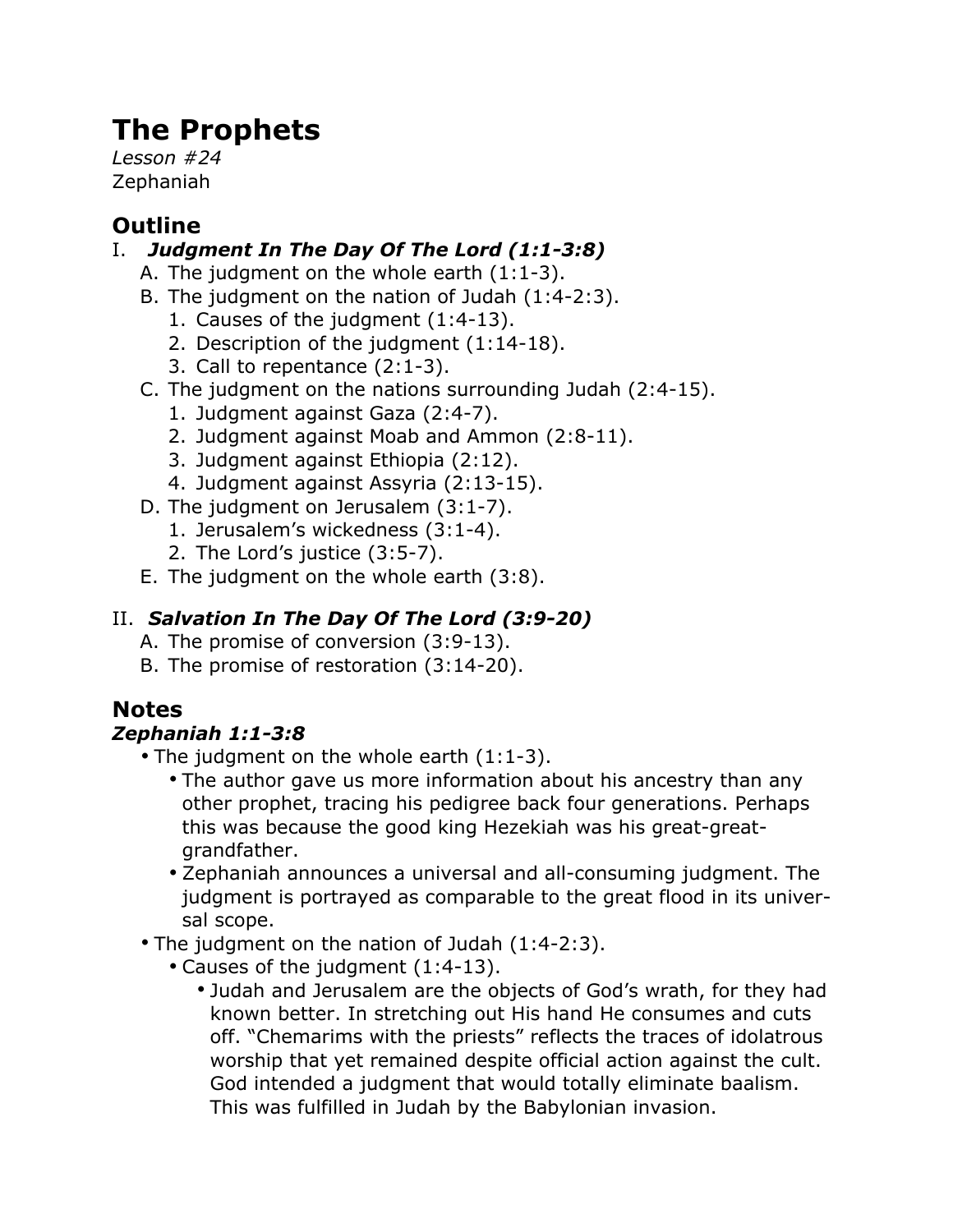- Because God is to be present, silence is commanded as in Habakkuk 2:20. "The day of the Lord" always refers to a day of judgment against the wicked.
- The royal leaders who bore chief responsibility were singled out for special notice. They should have led the people in righteousness instead of evil. Those of royal blood bore responsibility for the conditions in Jerusalem.
- The "merchant people" are not Canaanite or Phoenician merchants, but merchants of Judah who had become as Canaanites in the way they conducted their business (cf. Hosea 12:7).
- "Settled on their lees" is a metaphor from the treating of wine. In the stupidity of their hearts, the people of Judah ignored God and were indifferent to Him.
- Description of the judgment (1:14-18).
	- Once more Zephaniah stresses the nearness of the day of the Lord. It is hastening speedily towards its realization; it is nearer than the people realize.
	- It will be a bitter day, a day of such complete defeat that the strong men who have fought violently to defend their city and homeland will weep bitterly at their failure.
	- The dreadful character of the great day of the Lord is reflected in the words "trouble," "distress," "wasteness" and "desolation." The deep distress was "because they have sinned against the Lord." The judgment the people would experience would cause them to stagger and stumble like the blind (cf. Deuteronomy 28:29).
- Call to repentance (2:1-3).
	- Vs. 1 opens with the invitation to "gather yourselves together" in repentance and includes a derogatory note: "nation not desired."
	- This gathering together must take place before the judgment if it is to be averted. The reference to "chaff" indicates that the wicked nation would be scattered before the anger of the Lord, as chaff is scattered before the wind.
	- Repentance must be manifested in works: seeking the Lord and doing what He commands.
- The judgment on the nations surrounding Judah (2:4-15).
	- Judgment against Gaza (2:4-7).
		- The four cities -- Gaza, Ashkelon, Ashdod, Ekron -- represented the entire area of Philistia. Gaza and Ashkelon are summarily dismissed in judgment by a typical Hebrew synonymous couplet. Ashdod and Ekron are to be uprooted and emptied at midday - unusual since this hottest time is used for a siesta in the Orient. Judgment will fall on them when they least expect it.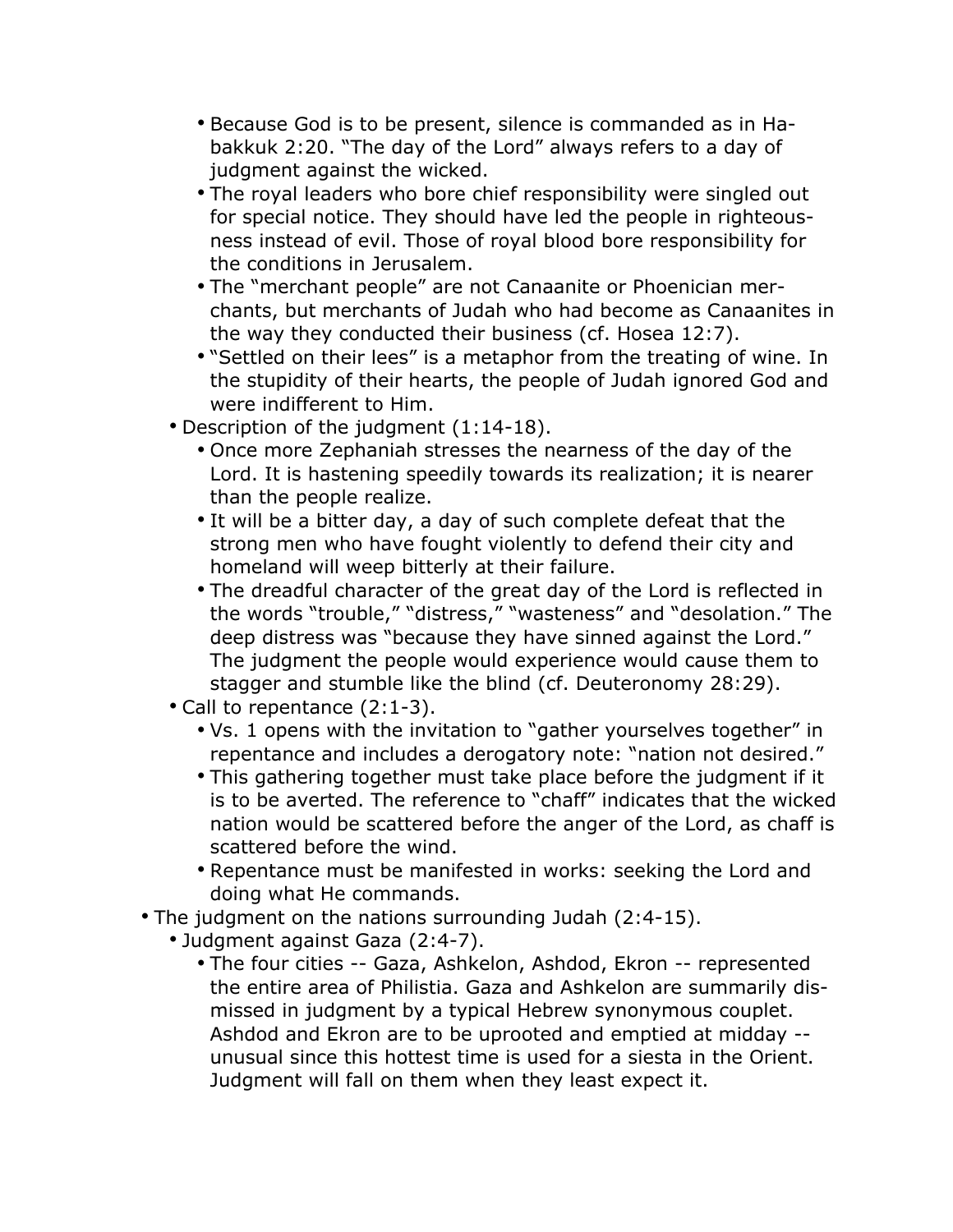- In its complete destruction Philistia is to share the lot of Canaan. The once heavily inhabited seacoast, where a strong nation of people dwelt, will become pasture land for shepherds.
- Judgment against Moab and Ammon (2:8-11).
	- The reproaches of Moab and the revilings of Ammon against God's people extend back to the time of Moses. Amos announced the judgment of God upon each of these nations because of their cruelty towards others (Amos 1:13-15; 2:1-3).
	- Zephaniah declares that though these two, Moab and Ammon, would be destroyed, His people would continue and would build on the ruin of these heathen nations.
	- In reproaching the people of God and in magnifying themselves above them, these descendants of Lot had reproached Israel's God and magnified themselves against Him.
- Judgment against Ethiopia (2:12).
	- Ethiopia was the most remote of the nations to the south known to the Jews. For years Egypt had been under the rule of Ethiopian kings; therefore, when the prophet foretold the downfall of Ethiopia his prophecy would include Egypt as well.
	- The spoil of these nations would be as wages from God to Nebuchadnezzar for the executing of His will against Tyre, who came under His wrath and judgment, and against these two great powers of the south (Ezekiel 29:17-20).
- Judgment against Assyria (2:13-15).
	- The prophecies against surrounding nations climax with Assyria, the strongest political factor and the most northerly nation of that time.
	- Instead of marching armies and a prosperous population, the prophet predicted that flocks of sheep and goats and all kinds of creatures would be found at Nineveh.
	- Nineveh's magnificent buildings, crumbled into debris, would become dwelling places for various creatures. Only doleful sounds would emerge from the doorways.
- The judgment on Jerusalem (3:1-7).
	- Jerusalem's wickedness (3:1-4).
		- As God had pronounced woe upon the Philistines, so now He pronounces woe upon the city of His own people. Jerusalem is described as rebellious against the will of God and polluted as a result of rebellion.
		- Four charges are leveled against the rebellious city and four classes in Jerusalem to whom the people looked for guidance are introduced and exposed as unfit for the calling to which they had been appointed.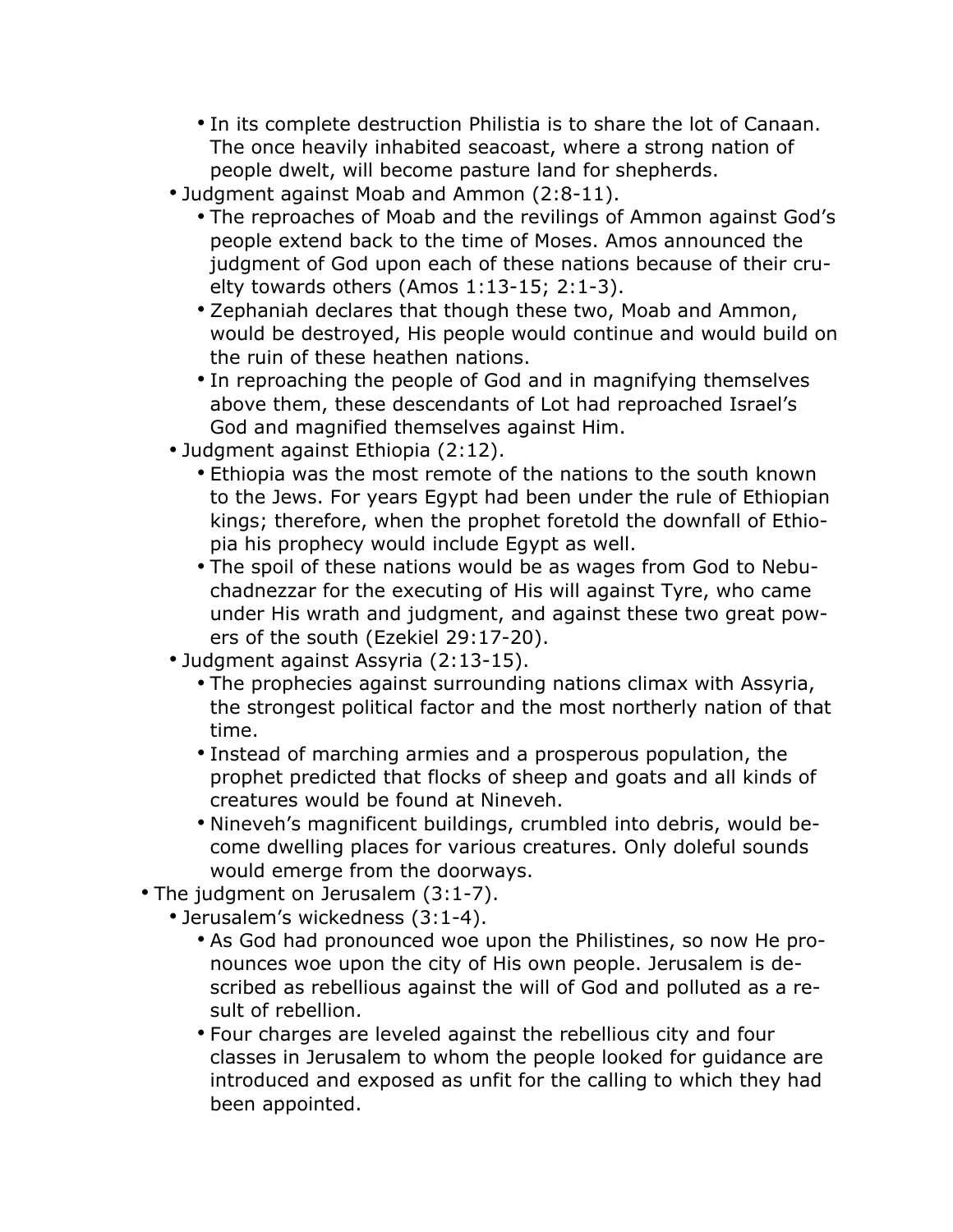- The Lord's justice (3:5-7).
	- In the midst of a city filled with such wickedness and perversion of right, God can only act consistently with His own character and nature. He must do what is right (2 Timothy 2:13).
	- Although filled with rebellion and sin, His people had recognized no wickedness on their part nor felt any shame for what they had done.
	- As an object lesson, God reminded His people what He did to other nations. In view of these judgments, the Lord spoke imploringly to His people, declaring that judgment and punishment could have been averted and avoided.
- The judgment on the whole earth (3:8).
	- "Therefore" anticipates a promise to pour out deserved judgment on the wicked people. Instead, the punishment was veiled; they were admonished to "wait ye upon me."
	- The decision of God for judgment would not be for complete extermination, but it would be of a fiery and refining nature that out of it would come His prey or portion. God would make the judgment so fierce that only the purest of metal would survive; the dross would be consumed.

#### *Zephaniah 3:9-20*

- The promise of conversion (3:9-13).
	- The lips that had been profaned by the names and worship of idols would be purified so that they may call on the name of God in unison, speaking from purified hearts through cleansed lips (cf. Isaiah 6:5, 7; Jeremiah 1:9; Daniel 10:16).
	- "In that day," the day of the fulfilling of vss. 9-10, the people of the Lord would not be put to shame. That which had brought shame upon them will have been abolished, or will have given way to a nobler and purer condition.
	- Although poor and afflicted, this redeemed remnant would find power and glory in the purity of their character. This is a glorious picture and promise of hope, given in the wake of the dark picture of judgment and wrath.
- The promise of restoration (3:14-20).
	- As Zephaniah had introduced the character of the redeemed remnant under the Messiah in the previous section, he now describes their joy as he calls upon them to sing and rejoice in their salvation.
	- Zion, Israel and Jerusalem are again one, rejoicing in God. Although the Messiah is not specified, it is evident that God would be in their midst in the person of the Messiah.